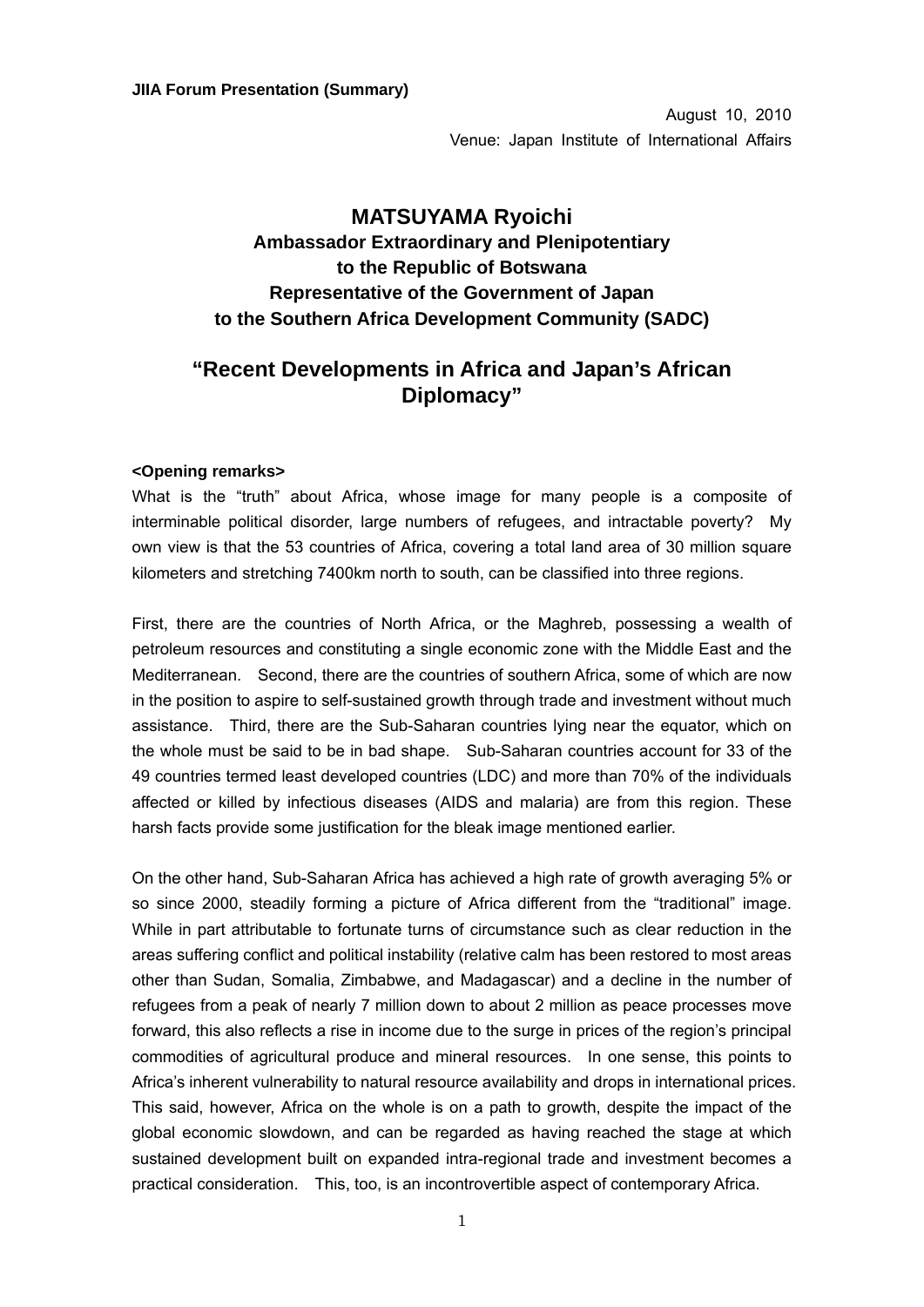Reflecting these circumstances, international interest continues to grow in Africa, "forgotten" for quite some time after the end of the Cold War. The Tokyo International Conference on African Development (TICAD), established in 1993 on Japan's initiative, marked the beginning of this interest, and the agreement on doubling aid to Africa reached at the G8 Glen Eagles Conference in July 2005 was of great significance. Although the Millennium Development Goals (MDGs) presented at the UN Millennium Summit (September 2000) are far from being met, new approaches that embrace both self-help efforts (ownership) by African countries and cooperation (partnership) by the international community continue to produce steady results. Ranking fifth among DAC countries for its ODA, Japan, too, is participating in this process.

Turning our attention to the donor countries, what characteristics do we find among them? While this might be oversimplifying matters a bit, I would say that recent years have seen the rise of efforts aimed at securing resource concessions as well as the expanding presence of emerging nations coupled with competitive relations with Western countries. There have been conspicuous moves made by Russia, which is working to reverse the substantial decline in its influence since the collapse of the Soviet Union and to secure natural resources (particularly uranium), and China, which is seeking to acquire a greater '"constituency" in international organizations and to gain a secure hold on various resources (petroleum, copper, nickel) essential to its own economic growth, giving rise to a sense of caution among other donor countries. In the latter case, it is difficult to deny that China's vigorous African diplomacy has sparked interest and involvement in Africa by the international community and that assertive investment development is contributing to Africa's economy, but actions that are dismissive of international rules and the circumstances of partner countries (lack of consideration for compliance, governance and transparency, approaches whereby China provides infrastructure and labor across-the-board in exchange for obtaining natural resources, etc.) cannot help but cause friction with other countries. Japan should urge China to take steps to correct this at the government level.

In comparison to this impressive "boom" of activity by China, Japan's African diplomacy at a glance – the number of embassies established, the scale of summit-level diplomacy, the number of Japanese nationals resident in those countries, etc. – cannot help but appear very subdued. However, a closer look reveals that Japan's stance is characterized by consistency and a long-term perspective. For example, Japan suggested doubling ODA and private investment in Africa by 2012 at the  $4<sup>th</sup>$  TICAD (held every five years) in May 2008, and an action plan was adopted that included this proposal as well as infrastructure improvement, agriculture, trade and investment, community development, education, medical care and climate change measures. In the annual follow-up meetings that supplement this Conference, Japan has frequently declared that these guidelines will not be swayed by changes in its domestic political environment. Japan has also been conducting more substantial African diplomacy, such as ascertaining the wishes of African countries and reflecting these in discussions conducted at the G8 (L'Aquila, August 2009) and G20